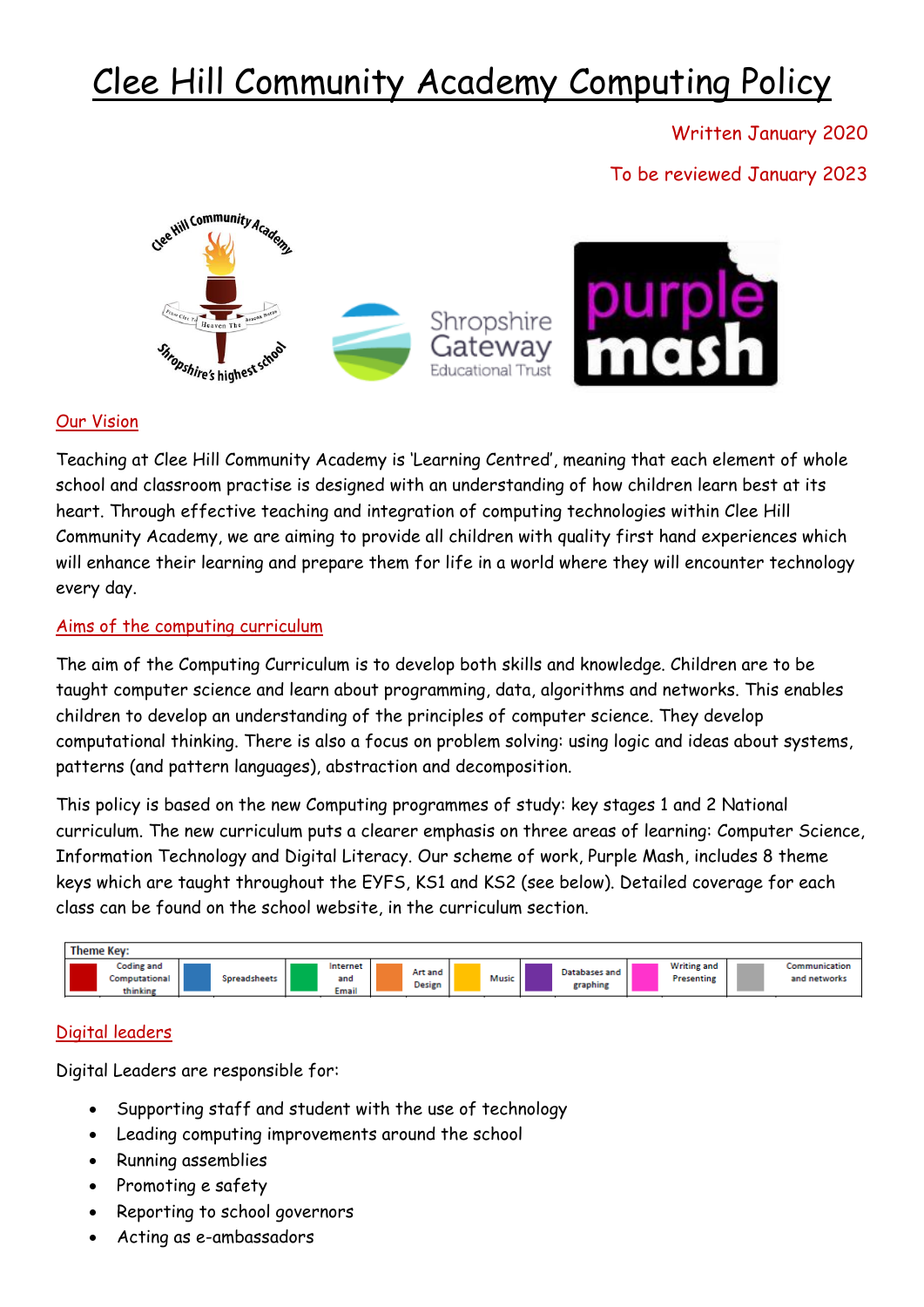Digital leaders are appointed annually through an application and interview process. They represent all year groups across the school and contribute towards computing changes at Clee Hill Community Academy.

## Digital Leader Code of Practice

• I will keep my Login details and Passwords secret. I will only share them with a teacher if I am asked to.

- I will only delete my files, and none of those belonging to anyone else.
- I will only access areas to which I am allowed when working as a Digital Leader.
- I will use all technology correctly and sensibly, and only when I am permitted to do so.
- I will remain polite and sensible in all my duties, both online and offline.

• I will only send emails or eMessages with the permission of the teacher. I will never give out any personal information including my home address, phone number or email address or that of anyone else, without the permission of the teacher.

• If I see anything, open anything or read a message that I am worried about I will inform a teacher immediately.

• I will never arrange to meet someone I have only ever met on the Internet, unless I take a parent, carer, teacher or another trusted adult with me.

• I understand that the school may monitor my computer activity, and the websites I visit.

• I understand that if I break any of these rules, my privilege of being a Digital Leader may be withdrawn.

• I will always follow these rules. If I am unsure about anything, I will ask a teacher or other responsible adult before I continue.

## E Safety

Discussions and exploration of E-safety issues is planned into computing and PHSE sessions and is also a focus in assemblies. The school is currently uses the 360 degrees safe (online safety) audit tool, which continually assesses current practice and provides an action plan to make improvements to E-safety. This forms key elements of our action plan for the E Safety Group and actions for the Digital leaders.

Whole school assemblies, which teach elements of E-Safety, are used as additional opportunities to teach the importance of staying safe online. E-Safety is taught to every class, every year in Computing lessons.

All members of the school community agree to an Acceptable Use Policy that is appropriate to their age and role. A copy of the pupil Acceptable Use Policies is displayed in school to remind pupils of their agreement and for staff to refer to during computing sessions. The Acceptable Use Policy statements are reviewed annually by staff and pupils.

## Acceptable Use Policy Statements

I want to feel safe all the time.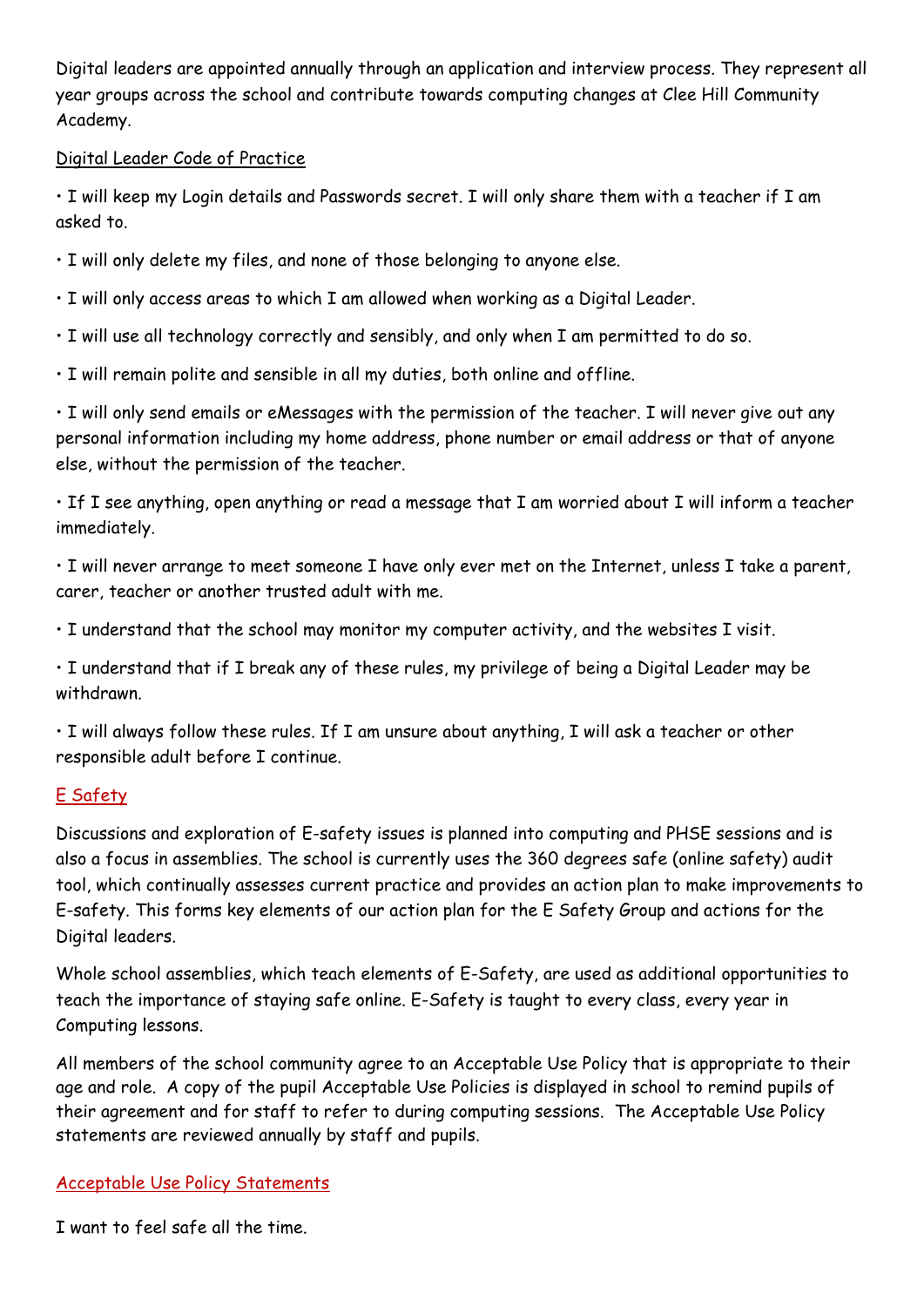I agree that I will:

- always keep my passwords a secret
- only open pages which my teacher has said are OK
- only work with people I know in real life
- tell my teacher if anything makes me feel scared or uncomfortable on the internet
- make sure all messages I send are polite
- show my teacher if I get a nasty message
- not reply to any nasty message or anything which makes me feel uncomfortable
- not give my mobile phone number to anyone who is not a friend in real life
- only email people I know or if my teacher agrees
- only use my school email
- talk to my teacher before using anything on the internet
- not tell people about myself online (I will not tell them my name, anything about my home and family and pets)
- not upload photographs of myself without asking a teacher
- never agree to meet a stranger

## Cross curricular opportunities/ reading in the curriculum

At Clee Hill Community Academy, we are developing our teaching of computing and are working towards ensuring that pupils have the opportunity to use ICT within the class across a range of subjects. Purple Mash has a 'Creative Context' section which links the computing skills with other national curriculum subjects. Serial Mash, which is part of the purple Mash scheme, is also a growing library of more than 50 books, many featuring popular curriculum topics. It comes with free home access, making it a brilliant way to make more books available to children at home. Computing lessons at Clee Hill Community Academy include regular reading opportunities such as: reading instructions from the screen, reading and writing algorithms 2Code, reading and writing emails to each other in 2Mail etc.

## **Terminology**

Computing has a subject specific vocabulary just like other areas of the curriculum. Some of these words will be totally new perhaps, like 'debug' and others might not be new, but have different meanings in the context of computing.

Lessons should build on pupils' existing learning and rehearse familiar concepts with the pupils before they move on to something new. Familiarity and reinforcement are an important part of using technology enabling pupils to ensure that they are using the correct and most efficient procedures.

## Long Term Planning

The LTP below shows coverage in each class, however in 2019-2020 this planning will be trialled and adaptations are likely to take place to improve creative curriculum links.

| Cycle A           |                |              | Cycle B        |            |                   |
|-------------------|----------------|--------------|----------------|------------|-------------------|
| Autumn            | Spring         | Summer       | Autumn         | Spring     | Summer            |
| Ourselves         | Animals        | The seaside  | Farms and food | Homes      | Toys              |
| Unit 1.1 Online   | 1.3 Pictograms | 1.4 Animated | Online<br>1.1  | $1.5$ Lego | 1.8 Spreadsheets  |
| safety            |                | stories      | safety         | builders   | Technology<br>1.9 |
| Unit 1.2 Grouping |                |              | 1.7 Coding     | 1.6 Maze   |                   |
| and sorting       |                |              |                | explorers  |                   |